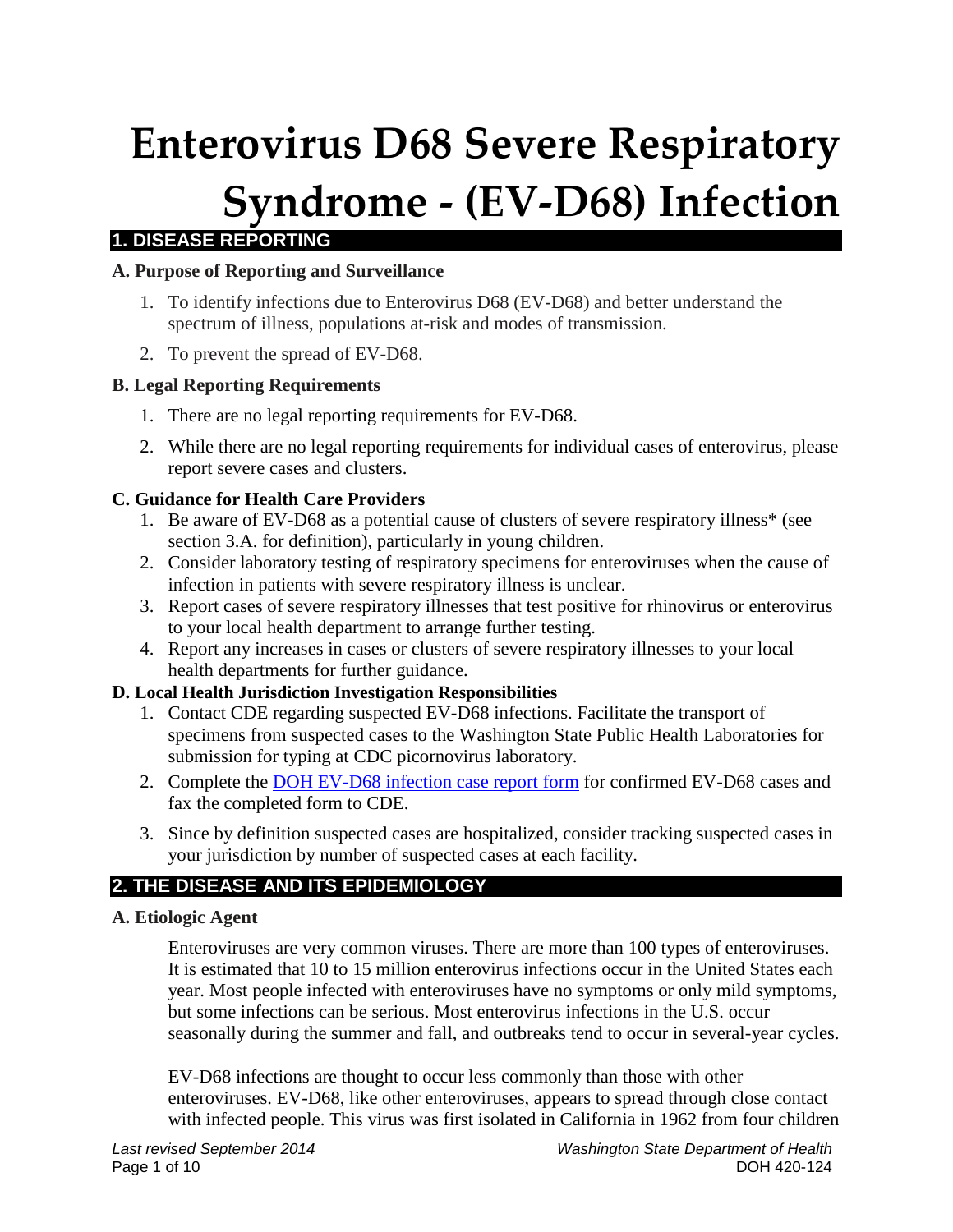with bronchiolitis and pneumonia, and has been reported rarely since that time. Unlike the majority of enteroviruses that cause a clinical disease manifesting as a mild upper respiratory illness, febrile rash illness, or neurologic illness (such as aseptic meningitis and encephalitis), EV-D68 has been associated almost exclusively with respiratory disease<sup>1</sup>. Though EV-D68 usually causes mild to severe respiratory illness, the full spectrum of EV-D68 illness is not well-defined.

On September 8, 2014 an MMWR Early release described [Severe Respiratory Illness](http://www.cdc.gov/mmwr/preview/mmwrhtml/mm6336a4.htm?s_cid=mm6336a4_w)  [Associated with Enterovirus D68 –](http://www.cdc.gov/mmwr/preview/mmwrhtml/mm6336a4.htm?s_cid=mm6336a4_w) Missouri and Illinois, 2014. Clusters of respiratory illness associated with EV-D68 in Asia, Europe, and the U.S. during 2008-2010 have been described previously. EV-D68 infection was associated with respiratory illness ranging from relatively mild illness to severe illness requiring intensive care and mechanical ventilation. These clusters confirmed that EV-D68 is associated with outbreaks of respiratory illness severe enough to require hospitalization, and in some cases, might contribute to patient death. New-onset wheezing or asthma exacerbation were notable symptoms. However, in each cluster, respiratory specimens typically were collected from persons who had sought medical care or were hospitalized, which would have biased these reports toward more severe disease. No data is currently available regarding the overall burden of morbidity or mortality from EV-D68 in the U.S. The U.S. seems to be experiencing a [nationwide outbreak of EV-D68 at this time.](http://www.cdc.gov/non-polio-enterovirus/outbreaks/EV-D68-outbreaks.html)

Additionally, a cluster of nine pediatric patients hospitalized with acute neurologic illness characterized by focal limb weakness and abnormalities of the spinal cord gray matter on MRI were identified in Colorado from August 9 – September 17, 2014. Most of the children reported having fever and symptoms of respiratory illness in the 2 weeks before onset of neurologic symptoms. CSF testing to date was negative for West Nile virus and enteroviruses, including polio. Respiratory specimens from eight of the children were tested for rhinovirus/enterovirus. Four were positive for EV-D68, and investigation is ongoing to determine whether this cluster of neurologic illness in Colorado is linked to the current nationwide outbreak of EV-D68. A [health alert regarding this situation](http://emergency.cdc.gov/han/han00370.asp) was sent out on September 26, 2014.

Available commercial, multi-pathogen detection systems can detect enteroviruses, and are approved by the Food and Drug Administration for use in clinical settings (Luminex xTAG RVP, Idaho Technologies FilmArray Respiratory Panel). But, these systems use broadly reactive primers that amplify RNA from either human rhinoviruses (HRVs) or enteroviruses, and results are reported as "entero-rhinovirus" or "human rhinovirus/enterovirus". Most hospitals are not able to perform enterovirus typing to identify specific enterovirus. The gold standard test for EV-D68 detection is partial sequencing of the structural protein genes, VP4-VP2 or VP1.

There is no specific treatment for EV-D68 infections; specifically there are no anti-viral medications currently available for this purpose. Many infections will be mild and selflimited, requiring only symptomatic treatment. Some people with severe respiratory illness caused by EV-D68 may need to be hospitalized and receive intensive supportive therapy.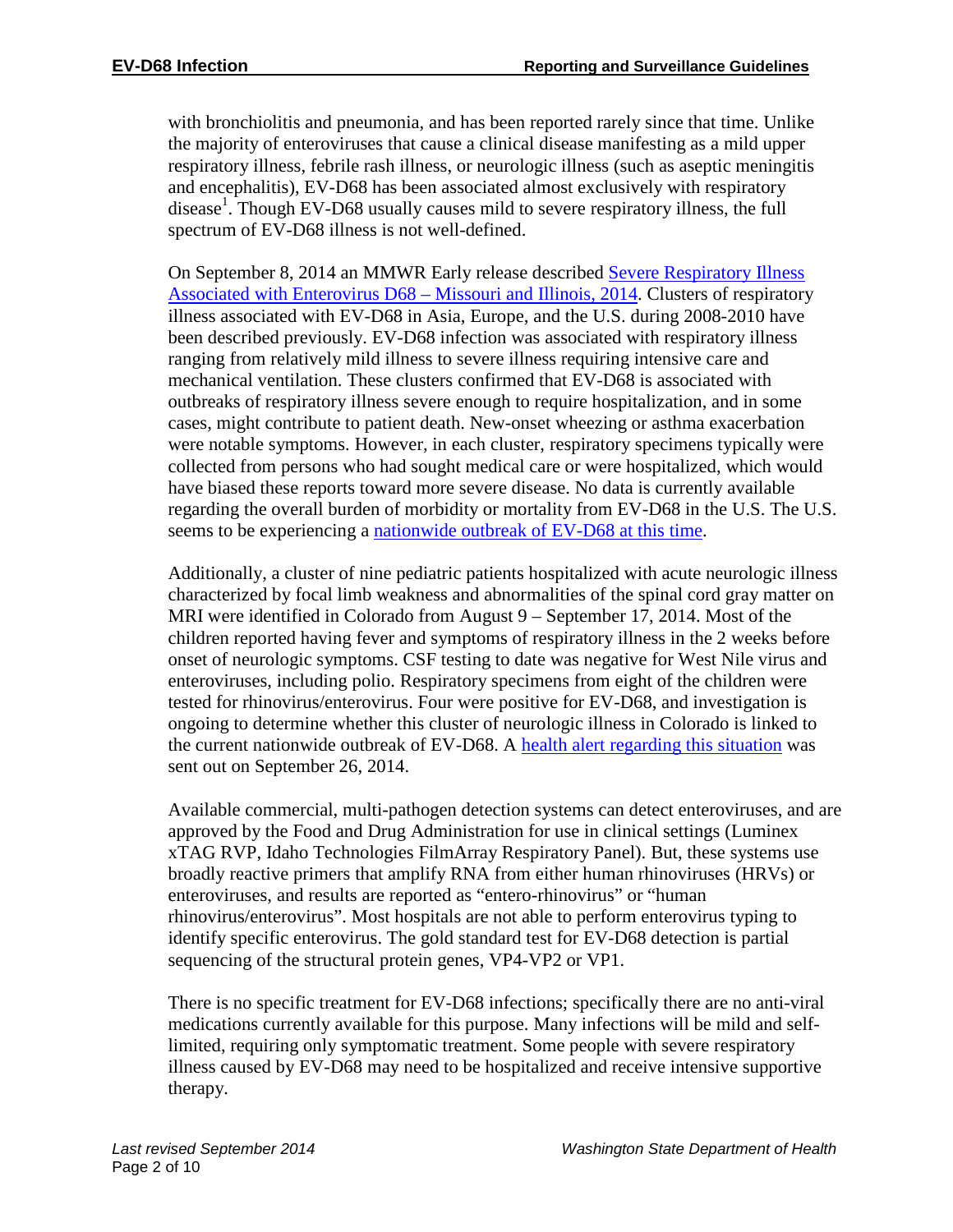Vaccines for preventing EV-D68 infections currently are not available.

For updates on recently reported cases of infection with EV-D68 in the United States, see <http://www.cdc.gov/non-polio-enterovirus/about/EV-D68.html>

#### **B. Description of Illness**

Enteroviruses are associated with various clinical symptoms, including mild respiratory illness, febrile rash illness, and neurologic illness, such as aseptic meningitis and encephalitis. EV-D68, however, primarily causes respiratory illness<sup>1</sup>, although the full spectrum of disease is not well-defined.

In August 2014, CDC was notified by a hospital in Missouri, of an increase (relative to the same period in previous years) in patients hospitalized with severe respiratory illness, including some admitted to the pediatric intensive care unit. An increase also was noted in detections of rhinovirus/enterovirus by a multiplex polymerase chain reaction assay in nasopharyngeal specimens obtained during August. CDC was also notified by a hospital in Illinois of an increase in patients similar to those seen in Missouri. To further characterize these two geographically distinct observations, nasopharyngeal specimens from most of the patients with recent onset of severe symptoms from both facilities were sequenced by the CDC Picornavirus Laboratory. Enterovirus D68 (EV-D68) was identified in 19 of 22 specimens from Missouri and in 11 of 14 specimens from Illinois. Following the initial reports, admissions for severe respiratory illness have continued at both facilities at rates higher than expected for the time of year. Investigations into suspected clusters in other jurisdictions are ongoing. Details of the Illinois and Missouri clusters can be found in [MMWR September 12, 2014 / 63\(36\);798-799.](http://www.cdc.gov/mmwr/preview/mmwrhtml/mm6336a4.htm?s_cid=mm6336a4_w)

Investigation is also ongoing to determine if a [cluster neurologic illness with focal](http://emergency.cdc.gov/han/han00370.asp)  [weakness of limbs in nine Colorado children](http://emergency.cdc.gov/han/han00370.asp) may be associated with EV-D68.

#### **C. EV-D68 Infection in Washington**

As of September 26, 2014, 36 specimens from children with respiratory illness that screened positive for enterovirus/rhinovirus were submitted to CDC for testing. EV-D68 was identified from 3 (20%) of 15 specimens submitted from Washington for whom results have been received

For the most recent information about EV-D68 in the United States, please see the CDC EV-D68 website at:<http://www.cdc.gov/non-polio-enterovirus/about/EV-D68.html>

#### **D. Reservoirs**

Humans are the only known reservoir for members of the Human Enterovirus group of viruses. These viruses are generally shed for longer periods of time in stools than in secretions from the upper alimentary tract like gastrointestinal tract and mouth where food first enters mouth. Specific reservoirs for EV-D68 are less well defined.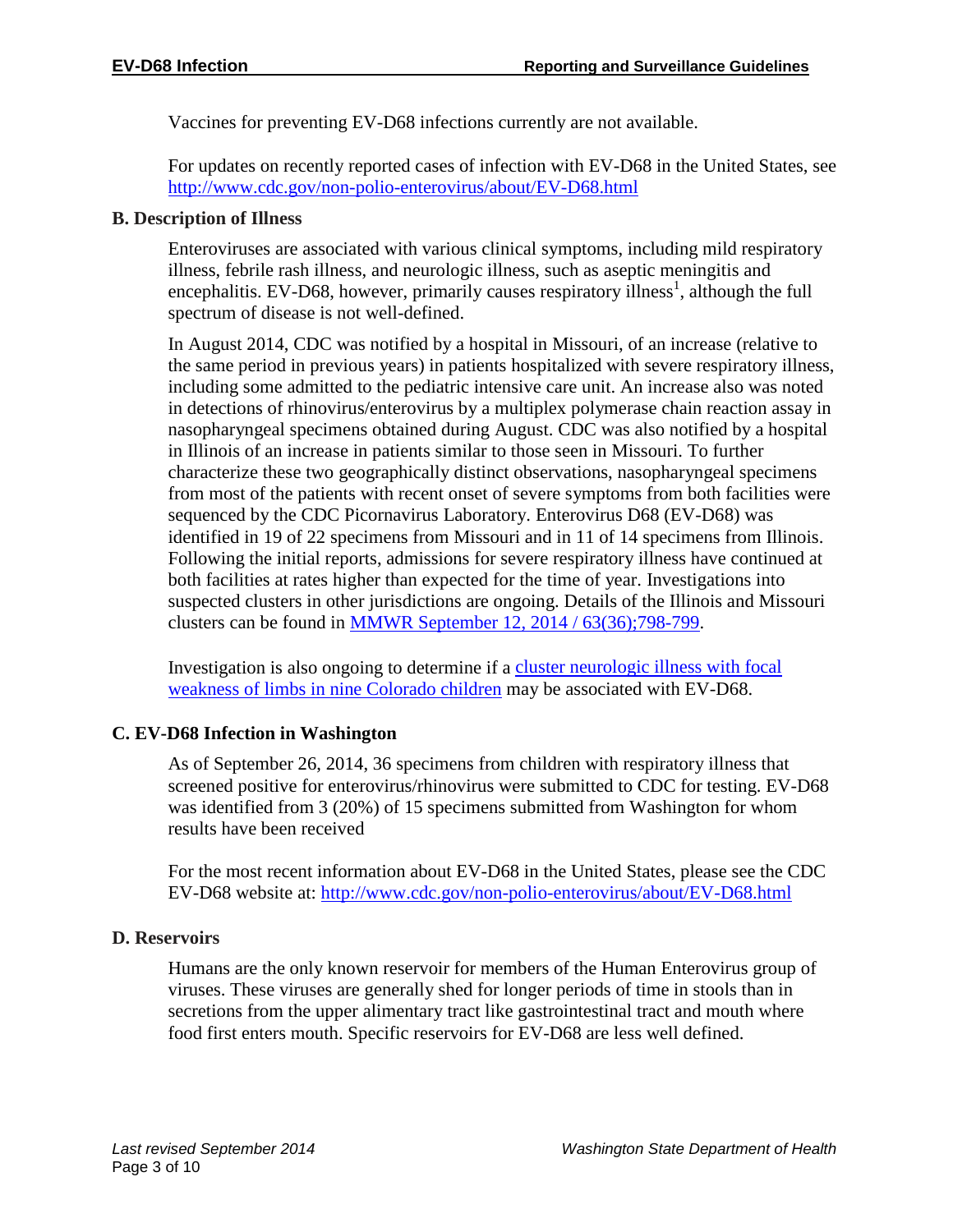#### **E. Modes of Transmission**

EV-D68 is not frequently identified, so it is less studied and the ways it spreads are not as well-understood as other enteroviruses. EV-D68 causes respiratory illness, and the virus can be found in respiratory secretions such as saliva, nasal mucus, or sputum. The virus likely spreads from person to person when an infected person coughs, sneezes, or touches contaminated surfaces.

#### **F. Incubation Period**

Because many enterovirus infections are asymptomatic or only cause mild illness the incubation period is not well defined.

#### **G. Period of Communicability**

The period of communicability for EV-D68 is unknown at this time. The illness is likely contagious during the acute stage and perhaps longer. A person is likely most contagious during the initial stages of the illness but the contagious period is not well defined.

Follow droplet precautions in addition to the standard and contact precautions usually recommended for enteroviruses; persons with EV-D68 should avoid public settings (for example, by not going to work or to school) until 10 days after onset or until respiratory symptoms have resolved. Good hand washing and respiratory etiquette should be continued thereafter.

See Appendix A in 2007 Guideline for Isolation Precautions: Preventing Transmission of Infectious Agents in Healthcare Settings available at: [http://www.cdc.gov/hicpac/pdf/isolation/Isolation2007.pdf.](http://www.cdc.gov/hicpac/pdf/isolation/Isolation2007.pdf)

#### **H. Treatment**

There is no specific treatment. Medical care is supportive.

# **3. CASE DEFINITIONS**

#### **A. Case Classification**

## **Severe respiratory illness\* (for purpose of considering EV-D68 testing, please use the following definition for "severe respiratory illness"):**

**\*** Patient presented with

- Cough, and/or
- Shortness of breath, and/or
- Difficulty breathing

That was severe enough to require hospitalization

#### AND

Also requires some type of respiratory support, e.g.:

- o Continuous oxygen
- o CPAP or BiPAP
- o Ventilator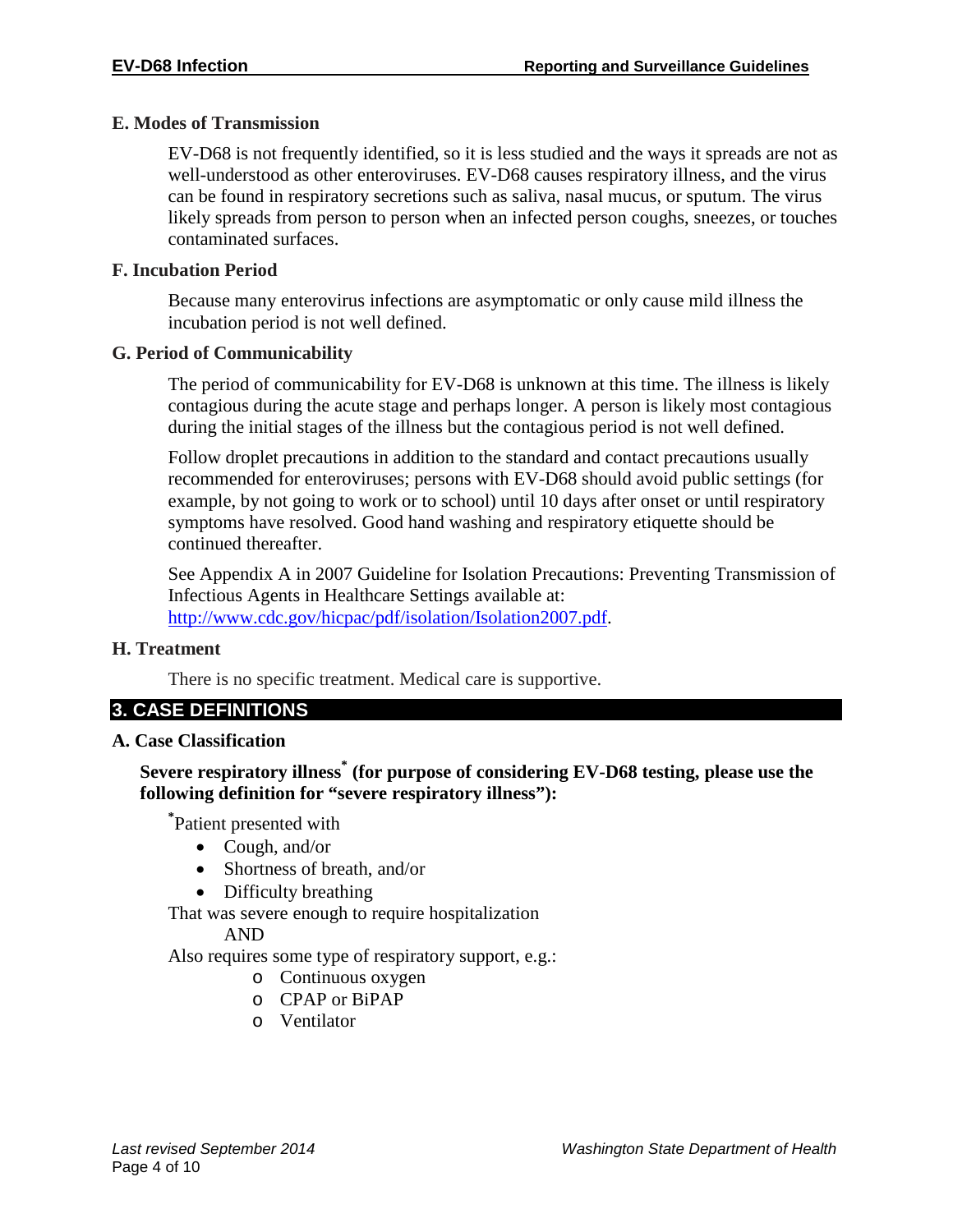#### **Suspected EV-D68 Case**

A suspected case is meeting the severe respiratory illness**\*** case definition above AND for whom testing of respiratory specimens has confirmed the presence of enterovirus or rhinovirus.

*Note: Commercially available assays for rhinovirus often detect enterovirus and vice-versa.*

#### **Confirmed EV-D68 Case**

A confirmed case is a person with laboratory confirmation of EV-D68 infection. Confirmatory laboratory testing requires typing at specialized laboratories such as the CDC's polio and picornavirus laboratory.

#### **Neurologic illness with limb weakness of unknown cause**

If EV-D68 is being considered in the differential diagnosis for children hospitalized for neurologic illness that includes limb weakness of unknown cause, please use the following case definition:

- Patients  $\leq$ 21 years of age with
- Acute onset of focal limb weakness occurring on or after August 1, 2014 **AND**
- An MRI showing a spinal cord lesion largely restricted to gray matter

# **4. LABORATORY DIAGNOSIS AND SERVICES**

#### **A. Laboratory Diagnosis**

#### **All typing for EV-D68 testing must be discussed with and approved by [local health](http://www.doh.wa.gov/AboutUs/PublicHealthSystem/LocalHealthJurisdictions.aspx) before submission to PHL**

PHL does not conduct enterovirus testing, but will facilitate submission of specimens to CDC's polio and picornovirus laboratory which does typing to confirm EV-D68.

Testing to screen for enterovirus/rhinovirus should be considered for patients hospitalized with severe respiratory illness\* (see section 3.A.).

Please note:

- 1. When submitting specimens to PHL for enterovirus typing at CDC, priority should be given to patients requiring admission to ICU.
- 2. Specimens will only be submitted for typing at CDC on patients with severe respiratory illness\* (see section 3.A.) that have been screened for enterovirus/rhinovirus and for whom results of that testing were positive.
- 3. Health care providers should consult with the local health jurisdiction (LHJ) about whether specimens should be submitted to PHL for enterovirus typing at CDC. Only specimens approved by the LHJ will be accepted.
- 4. A [CDC-required patient summary form](http://www.cdc.gov/non-polio-enterovirus/downloads/EV68-PatientSummaryForm.pdf) must accompany each specimen sent to PHL for submission to CDC for typing. LHJ's can ask health care providers to complete the form, then fax a copy of the form to DOH CDEpi. (Form is also attached to this guideline as Appendix A).
- 5. A different form must accompany the specimens submitted for children under 21 with neurologic illness that includes focal limb weakness. The form can be downloaded at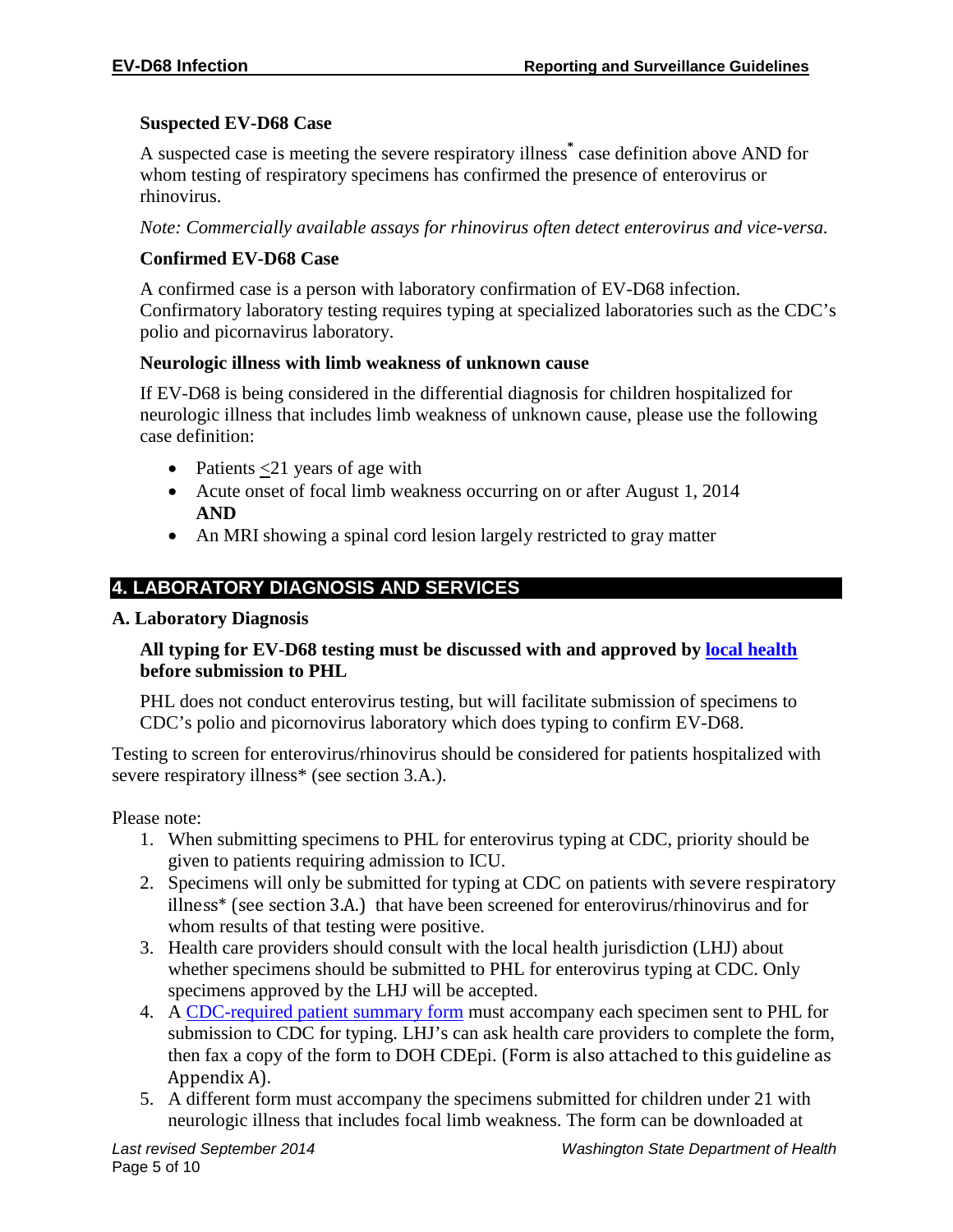[Acute Neurological Illness with Limb Weakness in Children: Patient Summary Form](http://www.cdc.gov/ncird/downloads/Patient-Summary-Form.docx) or accessed at [http://www.cdc.gov/ncird/investigation/viral/sep2014.html.](http://www.cdc.gov/ncird/investigation/viral/sep2014.html)

#### **B. Specimen Collection and Shipping**

**1. For severe respiratory illness:**

Refrigerate all respiratory specimens at 2-8ºC up to 72 hours and ship cold; if 72 hours holding time will exceed 72 hours, freeze at -70<sup>o</sup>C and ship on dry ice. Specimens that will arrive on Saturday must arrive frozen and special arrangements must be made. Nasopharyngeal and oropharyngeal specimens are the preferred specimens as they have optimal yield for detection of EV-D68.

#### **Nasopharyngeal and oropharyngeal swabs (NP/OP swabs)**

Use only synthetic fiber swabs with plastic shafts. Calcium alginate swabs or wooden shafted swabs may inhibit PCR tests. Place swabs immediately into sterile tube containing 2-3 mL viral transport media. NP/OP specimens should be combined, placing both swabs in the same vial.

- o **Nasopharyngeal swabs –** Insert a swab in the nostril parallel to the palate. Leave in place for a few seconds to absorb secretions. Swab both nasal areas.
- o **Oropharyngeal swab –** Swab the posterior pharynx, avoiding the tongue.

*Note: While EV-D68 has been detected in stool in the past, it is unknown if stool specimens would be adequate for detection of EV-D68 in persons with severe respiratory illness. Submission of stool specimens is not recommended at this time and CSF specimens are believed to be insensitive for detection of EV-D68 in persons with severe respiratory illness.*

**2. For neurologic illness with focal limb weakness:**

Refrigerate all respiratory specimens at 2-8ºC up to 72 hours and ship cold; if 72 hours holding time will exceed 72 hours, freeze at -70<sup>o</sup>C and ship on dry ice. Specimens that will arrive on Saturday must arrive frozen and special arrangements must be made.

All specimens collected as soon as possible after onset/presentation, and for thorough analysis of paralysis, it is important that all three types of specimen are collected if at all possible.

$$
\begin{array}{rl} \circ & \textbf{CSF} - 2-3 \text{ ml} \\ \text{and} \end{array}
$$

- o **NP or oropharyngeal swab** (collect as described above) and
- o **Stool –** Stool should be collected as soon as possible, but within 14 days of onset at the latest. Stool should be sent undiluted, either in the original specimen cup or at least 1 gram transferred to a separate vial. All specimens will be tested by molecular assays. In order to rule out polio (which is standard for a domestic paralysis workup) stool will also be inoculated into culture.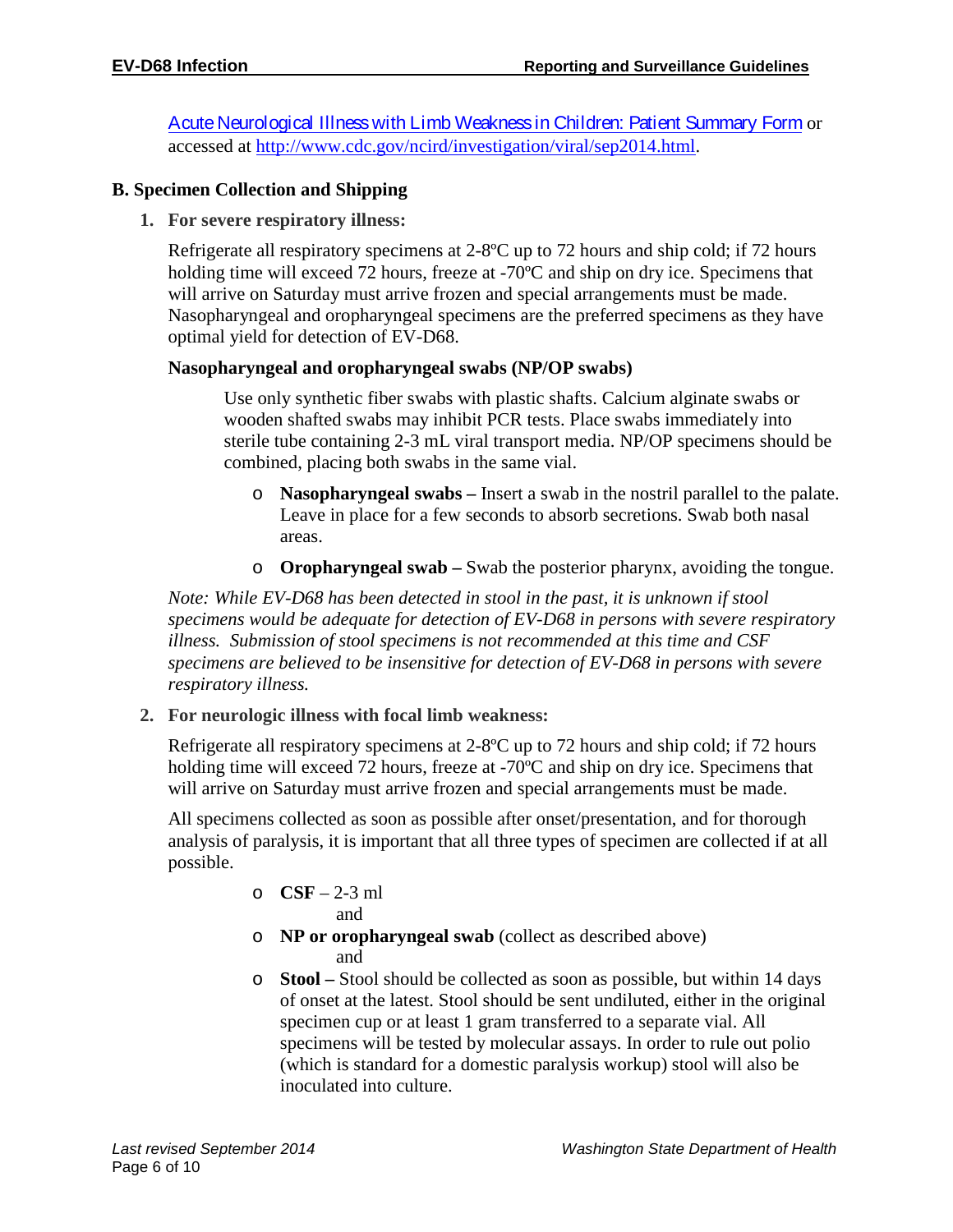CDC requires that these specimens be accompanied by a 5-page patient summary form which can be downloaded at: **Acute Neurological Illness with Limb Weakness in** [Children: Patient Summary Form](http://www.cdc.gov/ncird/downloads/Patient-Summary-Form.docx)

#### **C. Shipping**

- Specimens should be stored and shipped at the temperatures indicated above.
- When shipping frozen specimens use a combination of dry ice and frozen gel ice-packs, not wet ice, to maintain temperatures over several days.

## **Avoid shipping problems:**

- Do not place any dry ice in the primary container" or secondary container, foam envelopes, ziplock bags, cryovial boxes, or hermetically sealed containers.
- Do not place primary containers sideways or upside down in zip-sealing bags.
- Do not place any paperwork in the zip-sealing bags, so as not to damage the paperwork.
- Do not use biohazard autoclave bags to prepack your materials due their inadequate sealing.

Note that PHL require all clinical specimens have **two** patient identifiers, a name **and** a second identifier (e.g., date of birth) both on the specimen label and on the submission form. Due to laboratory accreditation standards, specimens will be rejected for testing if not properly identified. Also include specimen source and collection date.

Each specimen sent to PHL must be accompanied by a completed PHL virology form: [http://www.doh.wa.gov/Portals/1/Documents/5230/302-017-SerVirHIV.pdf.](http://www.doh.wa.gov/Portals/1/Documents/5230/302-017-SerVirHIV.pdf) Along with the patient and submitter names, include the date of collection and date of illness onset on the form.

# **5. CONTROLLING FURTHER SPREAD**

#### **A. Infection Control Recommendations in Healthcare Settings**

EV-D68 is not frequently identified, so it is less studied and the ways it spreads are not as well-understood as other enteroviruses. Implementation of droplet as well as standard and contact precautions is recommended for persons with confirmed or suspected EV-D68.

For full details of these precautions, see the [2007 Guideline for Isolation Precautions:](http://www.cdc.gov/hicpac/pdf/isolation/Isolation2007.pdf)  [Preventing Transmission of Infectious Agents in Healthcare Settings.](http://www.cdc.gov/hicpac/pdf/isolation/Isolation2007.pdf)

#### **B. Contact Management**

No specific recommendations for management of contacts are available.

#### **C. Environmental Measures**

No specific recommendations.

#### **6. ROUTINE PREVENTION**

#### **A. Immunization Recommendations**

There are no vaccines for preventing EV-D68 infections.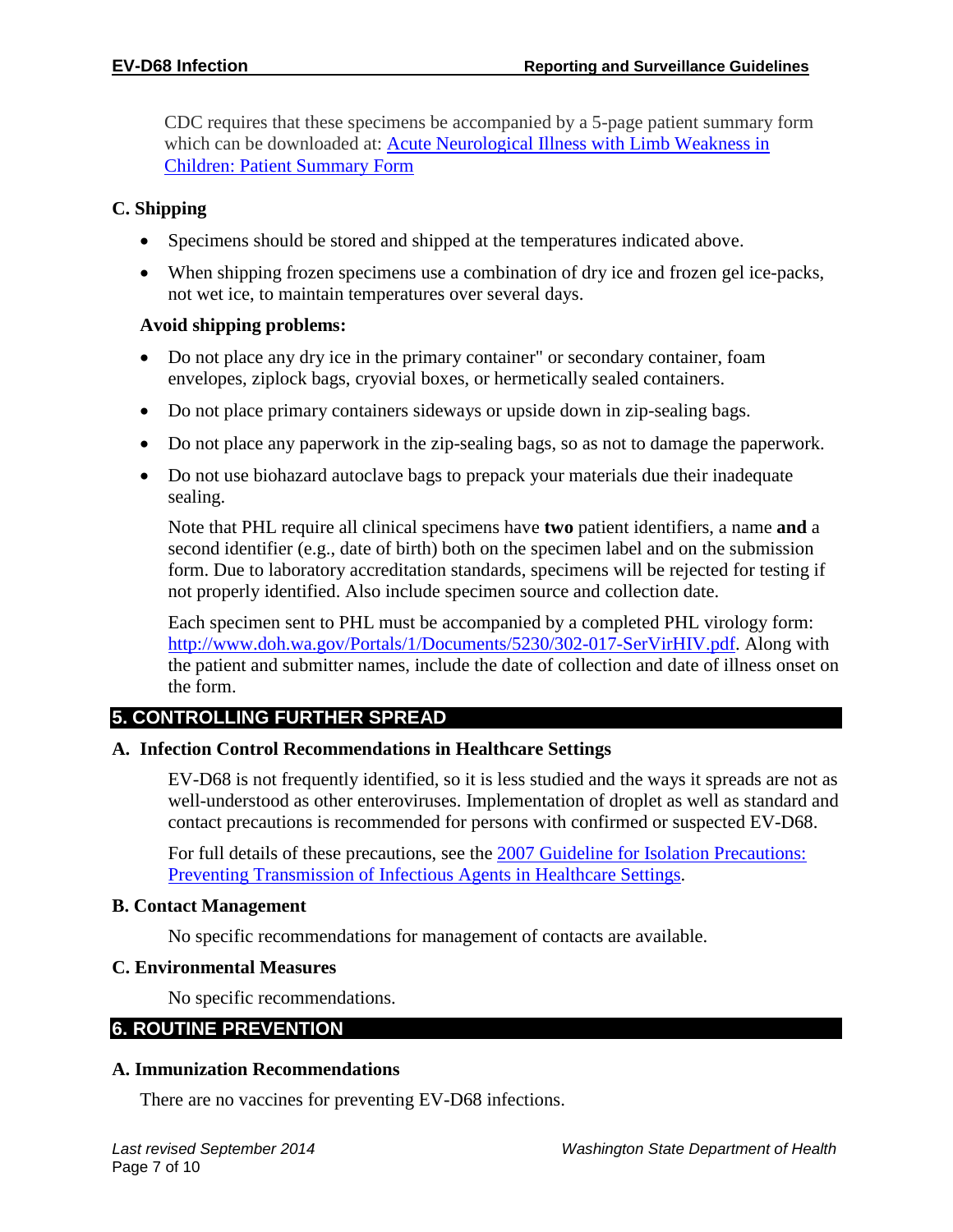#### **B. Prevention Recommendations**

- **1. Asthmatics seem to be at greater risk for severe disease and should maintain optimal control of their asthma condition in consultation with their primary health care provider.**
- **2. Persons should practice "respiratory etiquette" or good health manners to stop the spread of respiratory pathogens.**

Persons can keep respiratory pathogens to themselves by:

- Covering the nose and mouth with a tissue when sneezing, coughing or blowing the nose.
- Throwing out used tissues in the trash as soon as possible.
- Always washing hands after sneezing, blowing the nose, or coughing, and after touching used tissues or handkerchiefs.
- Washing hands often when sick.
- Using warm water and soap to wash hands (note: alcohol-based hand sanitizers are NOT effective against enteroviruses).
- Staying home if sick.
- Seeing a healthcare provider if you have an acute onset of difficulty breathing is prolonged, and following their instructions.
- If requested, using face masks provided in medical offices or clinic waiting rooms.

Persons can keep pathogens away by:

- Washing hands before eating, or touching eyes, nose or mouth.
- Washing hands after touching anyone else who is sneezing, coughing, blowing their nose, or whose nose is running.
- Washing hands after changing diapers.
- Disinfecting frequently touched surfaces, such as toys and doorknobs, especially if someone is sick. Bleach is preferred for disinfecting surfaces.
- Not sharing things like cigarettes, towels, lipstick, toys, or anything else that might be contaminated with respiratory germs.
- Not sharing food, utensils or beverage containers with others.

#### **ACKNOWLEDGEMENTS**

This document was created from information from the Centers for Disease Control and Prevention.

#### **REFERENCES**

1. Enterovirus Surveillance – United States, 1970-2005; MMWR, [September 15, 2006 /](http://www.cdc.gov/mmwr/preview/mmwrhtml/ss5508a1.htm)  [55\(SS08\);1-20](http://www.cdc.gov/mmwr/preview/mmwrhtml/ss5508a1.htm)

#### **UPDATES**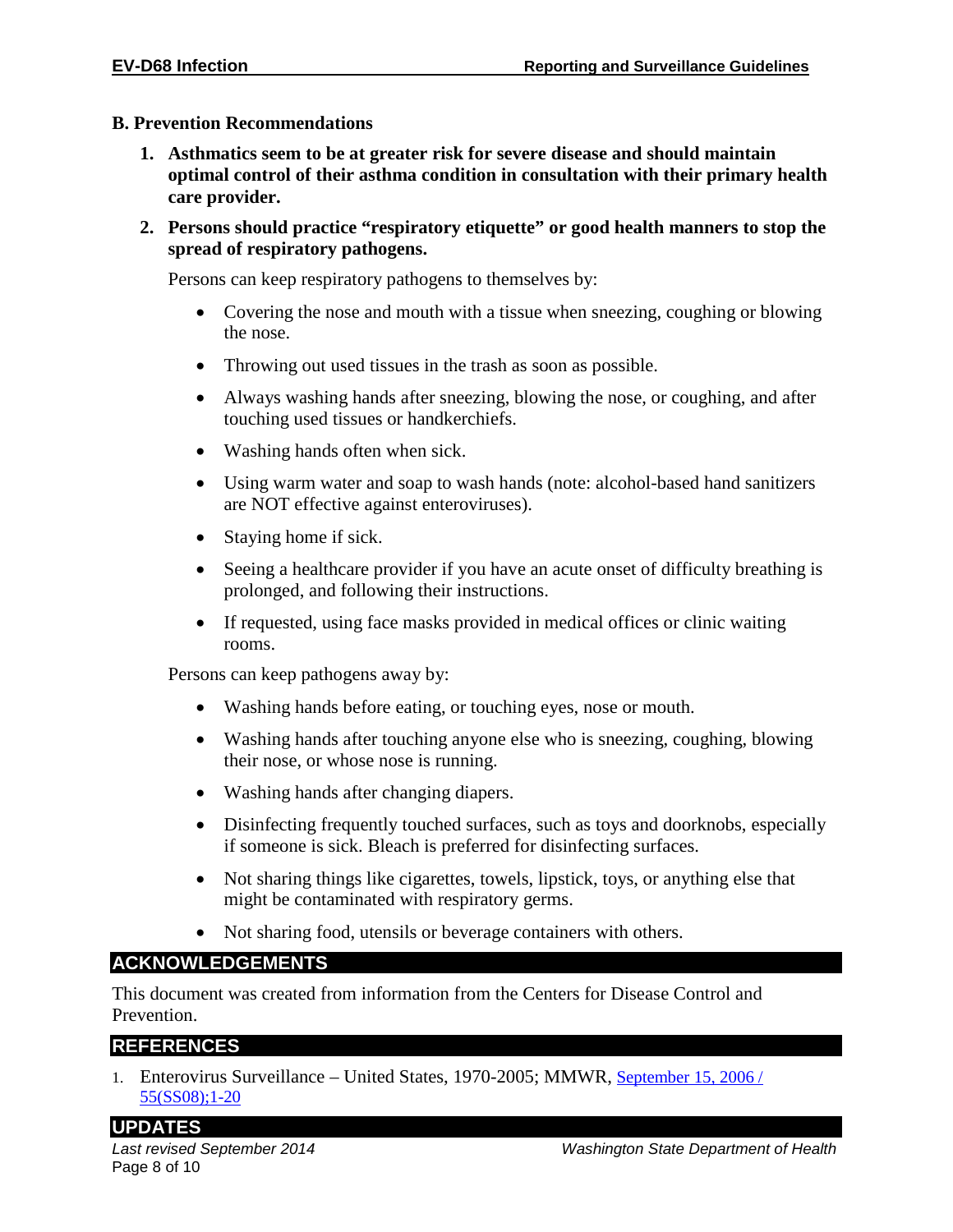# **APPENDIX A**

# **Enterovirus D68 (EV-D68) Patient Summary Form**

**\* CDC-required form to be completed by health care providers for all patients for whom specimens are sent to PHL for submission to CDC for EV-D68 typing.**